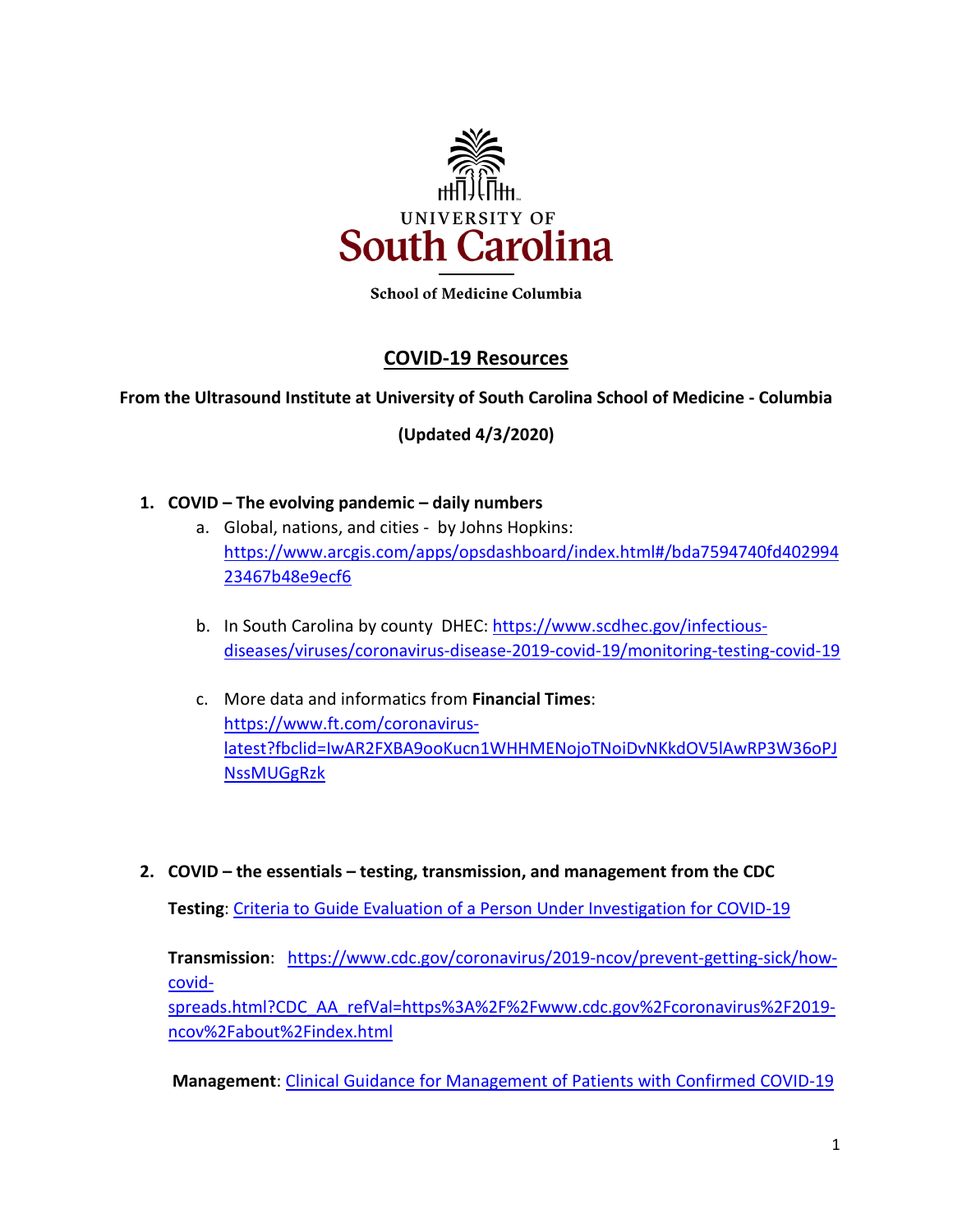### **3. State, National, and International Resource Centers: COVID-19 webpages**

- a. American Association of Colleges of Osteopathic Medicine (AACOM): <https://www.aacom.org/coronavirus>
- b. American Medical Association (AMA): [https://www.ama-assn.org/delivering](https://www.ama-assn.org/delivering-care/public-health/covid-19-2019-novel-coronavirus-resource-center-physicians)[care/public-health/covid-19-2019-novel-coronavirus-resource-center-physicians](https://www.ama-assn.org/delivering-care/public-health/covid-19-2019-novel-coronavirus-resource-center-physicians)
- c. American Nursing Association (ANA): [https://www.nursingworld.org/practice](https://www.nursingworld.org/practice-policy/work-environment/health-safety/disaster-preparedness/coronavirus/)[policy/work-environment/health-safety/disaster-preparedness/coronavirus/](https://www.nursingworld.org/practice-policy/work-environment/health-safety/disaster-preparedness/coronavirus/)
- d. Association of American Medical Colleges (AAMC): <https://www.aamc.org/coronavirus-covid-19-resource-hub>
- e. Center for Disease Control (CDC): [https://www.cdc.gov/coronavirus/2019](https://www.cdc.gov/coronavirus/2019-ncov/index.html) [ncov/index.html](https://www.cdc.gov/coronavirus/2019-ncov/index.html)
- f. Coronavirus USA Governmental Site:<https://www.coronavirus.gov/>
- g. Médecins Sans Frontières (MSF)- Doctors Without Borders: <https://www.msf.org/covid-19-depth>
- h. Medical Letter[: https://secure.medicalletter.org/w1595a](https://secure.medicalletter.org/w1595a)
- i. National Institute of Health (NIH): [https://www.nih.gov/health](https://www.nih.gov/health-information/coronavirus)[information/coronavirus](https://www.nih.gov/health-information/coronavirus)
- j. South Carolina Department of Health and Environmental Control: [https://www.scdhec.gov/infectious-diseases/viruses/coronavirus-disease-2019](https://www.scdhec.gov/infectious-diseases/viruses/coronavirus-disease-2019-covid-19) [covid-19](https://www.scdhec.gov/infectious-diseases/viruses/coronavirus-disease-2019-covid-19)
- k. South Carolina Hospital Association: [https://scha.org/initiatives/emergency](https://scha.org/initiatives/emergency-preparedness/covid-19/)[preparedness/covid-19/](https://scha.org/initiatives/emergency-preparedness/covid-19/)
- l. World Health Organization (WHO): <https://www.who.int/emergencies/diseases/novel-coronavirus-2019>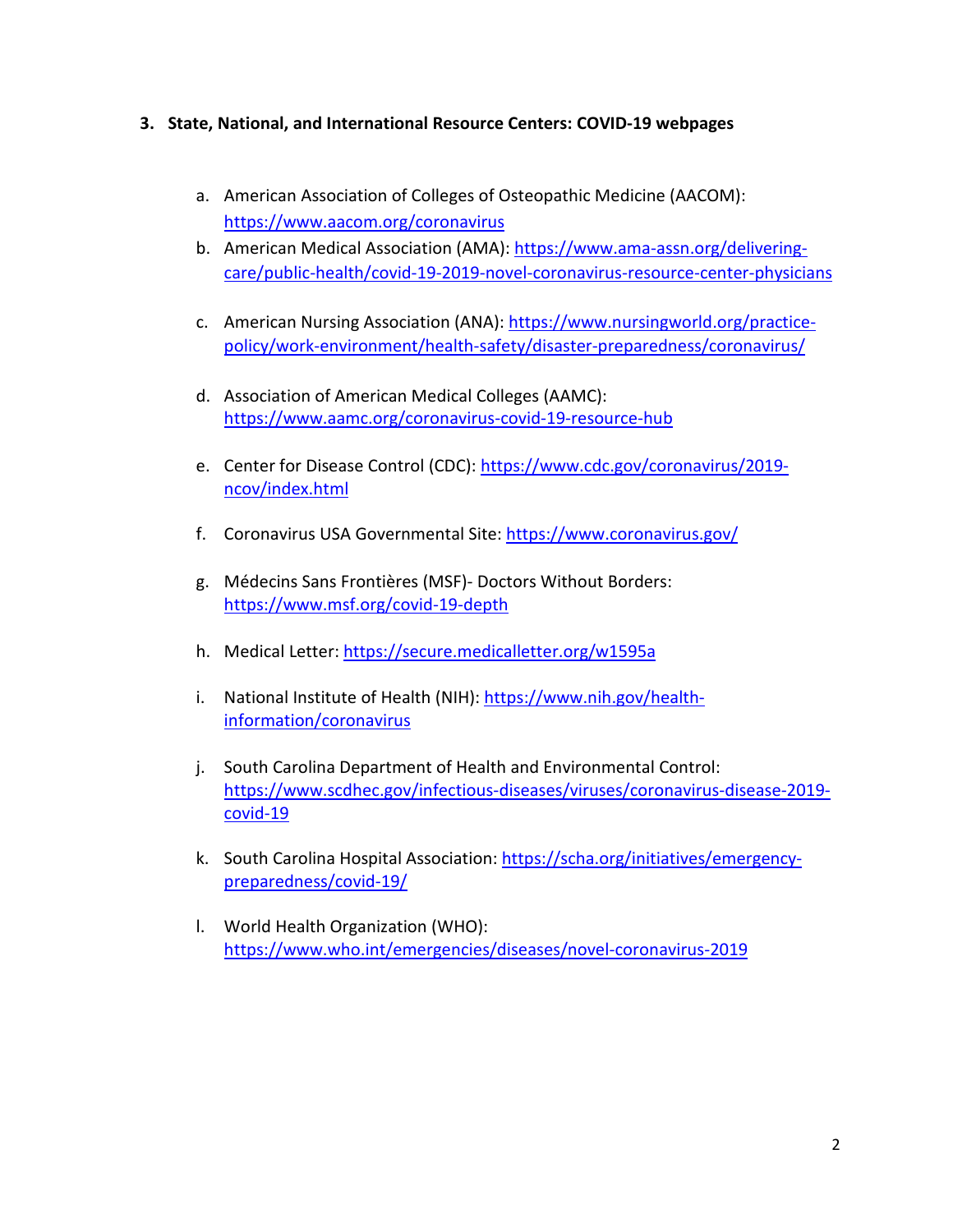### **4. National Specialty and Subspecialty Organizations -COVID webpages**

- a. American Academy of Family Physicians (AAFP): [https://www.aafp.org/dam/AAFP/documents/patient\\_care/public\\_health/COVI](https://www.aafp.org/dam/AAFP/documents/patient_care/public_health/COVID19_home_prep-tips.pdf) [D19\\_home\\_prep-tips.pdf](https://www.aafp.org/dam/AAFP/documents/patient_care/public_health/COVID19_home_prep-tips.pdf)
- b. American Academy of Pediatrics (AAP): [https://services.aap.org/en/pages/2019](https://services.aap.org/en/pages/2019-novel-coronavirus-covid-19-infections/) [novel-coronavirus-covid-19-infections/](https://services.aap.org/en/pages/2019-novel-coronavirus-covid-19-infections/)
- c. American Academy of Physician Assistants[: https://www.aapa.org/news-central/covid-](https://www.aapa.org/news-central/covid-19-resource-center/frequently-asked-questions/)[19-resource-center/frequently-asked-questions/](https://www.aapa.org/news-central/covid-19-resource-center/frequently-asked-questions/)
- d. American College of Cardiology (ACC): [https://www.acc.org/latest-in](https://www.acc.org/latest-in-cardiology/features/accs-coronavirus-disease-2019-covid-19-hub#sort=%40fcommonsortdate90022%20descending)[cardiology/features/accs-coronavirus-disease-2019-covid-19](https://www.acc.org/latest-in-cardiology/features/accs-coronavirus-disease-2019-covid-19-hub#sort=%40fcommonsortdate90022%20descending) [hub#sort=%40fcommonsortdate90022%20descending](https://www.acc.org/latest-in-cardiology/features/accs-coronavirus-disease-2019-covid-19-hub#sort=%40fcommonsortdate90022%20descending)
- e. American College of Chest Physicians (ACCP): [https://www.chestnet.org/Guidelines-and-Resources/Resources/CHEST-Novel-](https://www.chestnet.org/Guidelines-and-Resources/Resources/CHEST-Novel-Coronavirus-Resources)[Coronavirus-Resources](https://www.chestnet.org/Guidelines-and-Resources/Resources/CHEST-Novel-Coronavirus-Resources)
- f. American College of Emergency Physicians (ACEP): <https://www.acep.org/corona/COVID-19/>
- g. American College of Gastroenterology (ACG): [https://gi.org/media/covid-19-and](https://gi.org/media/covid-19-and-gi/)[gi/](https://gi.org/media/covid-19-and-gi/)
- h. American College of Obstetricians and Gynecologists (ACOG): <https://www.acog.org/en/Topics/COVID-19>
- i. American College of Physicians (ACP): [https://www.acponline.org/clinical](https://www.acponline.org/clinical-information/clinical-resources-products/coronavirus-disease-2019-covid-19-information-for-internists)[information/clinical-resources-products/coronavirus-disease-2019-covid-19](https://www.acponline.org/clinical-information/clinical-resources-products/coronavirus-disease-2019-covid-19-information-for-internists) [information-for-internists](https://www.acponline.org/clinical-information/clinical-resources-products/coronavirus-disease-2019-covid-19-information-for-internists)
- j. American College of Radiology (ACR): [https://www.acr.org/Clinical-](https://www.acr.org/Clinical-Resources/COVID-19-Radiology-Resources)[Resources/COVID-19-Radiology-Resources](https://www.acr.org/Clinical-Resources/COVID-19-Radiology-Resources)
- k. American College of Rheumatology (ACR): <https://www.rheumatology.org/announcements>
- l. American College of Surgeons (ACS): [https://www.facs.org/covid-19/clinical](https://www.facs.org/covid-19/clinical-guidance)[guidance](https://www.facs.org/covid-19/clinical-guidance)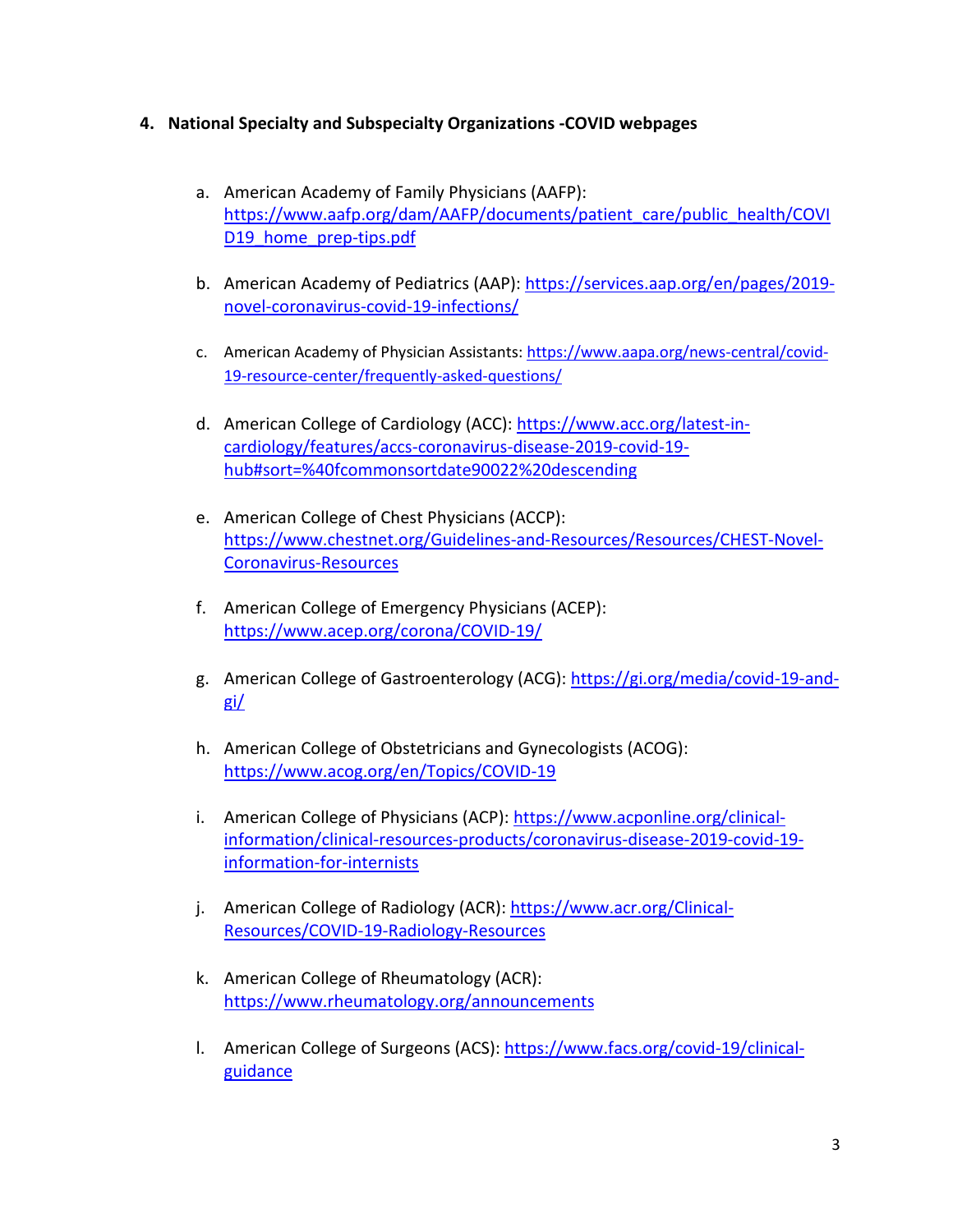- m. American Neurological Association (ANA): <https://myana.org/publications/news/ana-covid-19-update>
- n. American Physiological Society (APS): [https://www.physiology.org/career/teaching-learning-resources/covid-19](https://www.physiology.org/career/teaching-learning-resources/covid-19-resources?SSO=Y) [resources?SSO=Y](https://www.physiology.org/career/teaching-learning-resources/covid-19-resources?SSO=Y)
- o. American Psychiatric Association (APA): [https://www.psychiatry.org/psychiatrists/advocacy/federal-affairs/covid-19](https://www.psychiatry.org/psychiatrists/advocacy/federal-affairs/covid-19-coronavirus) [coronavirus](https://www.psychiatry.org/psychiatrists/advocacy/federal-affairs/covid-19-coronavirus)
- p. American Society of Clinical Pathology (ASCP): [https://www.ascp.org/content/get-involved/institute-of-science-technology](https://www.ascp.org/content/get-involved/institute-of-science-technology-policy/coronavirus-2019-(covid-19)-resources)[policy/coronavirus-2019-\(covid-19\)-resources](https://www.ascp.org/content/get-involved/institute-of-science-technology-policy/coronavirus-2019-(covid-19)-resources)
- q. American Society of Nephrology (ASN):<https://www.asn-online.org/>
- r. American Thoracic Society (ATS): [https://www.thoracic.org/professionals/clinical-resources/disease-related](https://www.thoracic.org/professionals/clinical-resources/disease-related-resources/novel-coronavirus.php)[resources/novel-coronavirus.php](https://www.thoracic.org/professionals/clinical-resources/disease-related-resources/novel-coronavirus.php)
- s. College of American Pathologists (CAP) COVID-19 landing page: <https://www.cap.org/news/2020/latest-on-the-novel-coronavirus-covid-19>
- t. Infectious Diseases Society of American (IDSA): <https://www.idsociety.org/public-health/COVID-19-Resource-Center/>
- u. National Association of Emergency Medical Technicians: <https://www.naemt.org/initiatives/covid-19>
- v. Society of Critical Care Medicine (SCCM):<https://www.sccm.org/disaster>
- w. Society of Hospital Medicine (SHM): [https://www.hospitalmedicine.org/clinical](https://www.hospitalmedicine.org/clinical-topics/coronavirus-disease-2019-covid-19-resources-for-hospitalists/)[topics/coronavirus-disease-2019-covid-19-resources-for-hospitalists/](https://www.hospitalmedicine.org/clinical-topics/coronavirus-disease-2019-covid-19-resources-for-hospitalists/)

## **5. National and International Ultrasound Organizations**

a. Alliance for Physician Certification and Advancement (APCA): <https://www.apca.org/important-notice-regarding-covid-19/>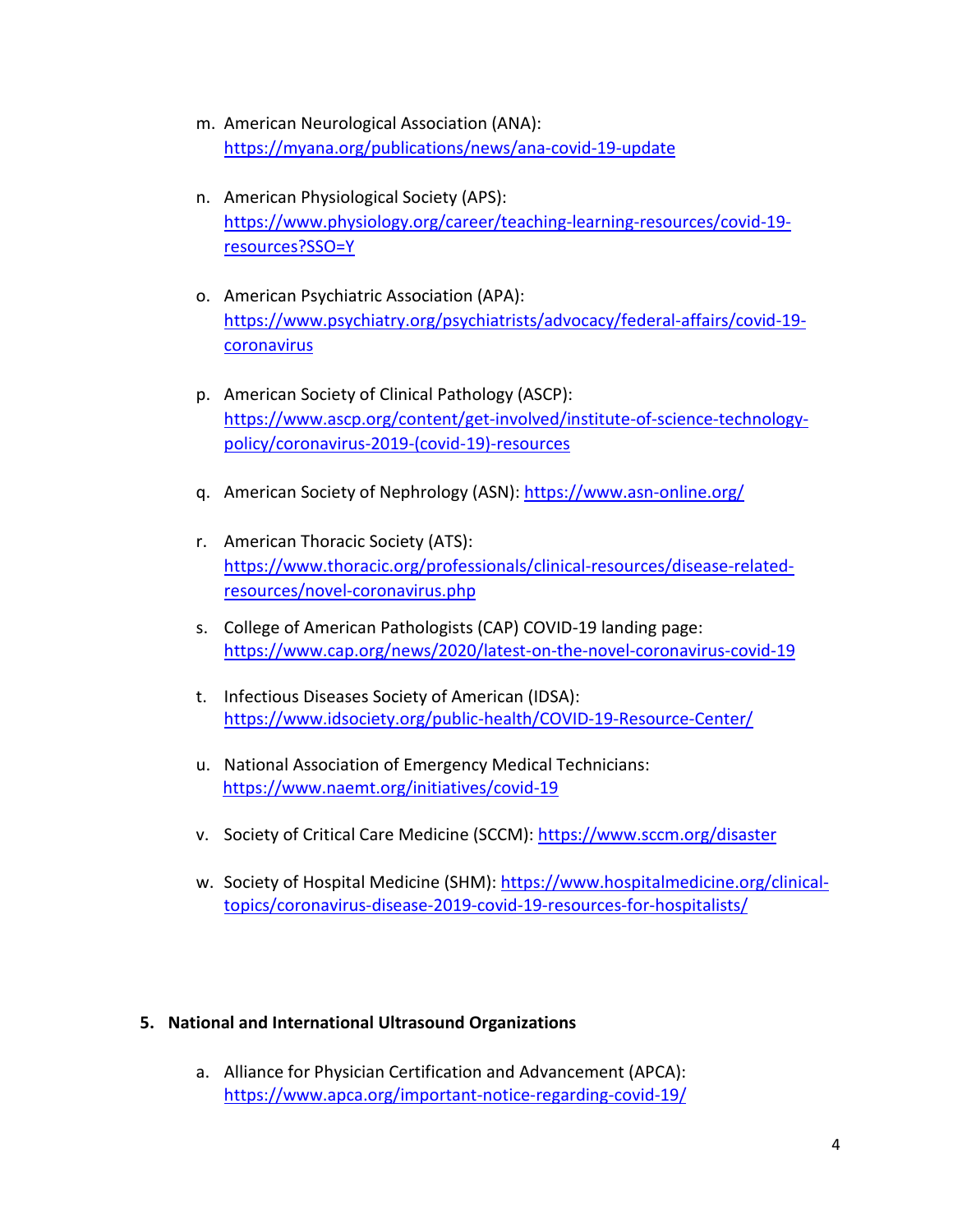- b. American Institute of Ultrasound in Medicine (AIUM): <https://www.aium.org/soundWaves/article.aspx?aId=1120&iId=20200401>
- c. American Registry for Diagnostic Medical Sonography (ARDMS): <https://www.ardms.org/important-notice-regarding-covid-19/>
- d. American Society of Echocardiography (ASE): [https://www.asecho.org/ase](https://www.asecho.org/ase-statement-covid-19/)[statement-covid-19/](https://www.asecho.org/ase-statement-covid-19/)
- e. Society of Diagnostic Medical Sonography (SDMS): [https://www.sdms.org/news/2020/03/11/sdms-update-coronavirus-disease-](https://www.sdms.org/news/2020/03/11/sdms-update-coronavirus-disease-2019-(covid-19))[2019-\(covid-19\)](https://www.sdms.org/news/2020/03/11/sdms-update-coronavirus-disease-2019-(covid-19))
- f. Society of Ultrasound in Medical Education (SUSME):<https://www.susme.org/>
- g. World Federation for Ultrasound in Medicine and Biology (WFUMB): <https://wfumb.info/?s=covid>
- h. World Federation for Ultrasound in Medicine and Biology Affiliate Members:
	- 1. [Asian Federation for Ultrasound in Medicine and](http://www.afsumb.org/)  [Biology](http://www.afsumb.org/) [\(AFSUMB\)](http://www.afsumb.org/)
	- 2. [American Institute of Ultrasound in Medicine](http://www.aium.org/) [\(AIUM\)](http://www.aium.org/)
	- 3. [Australasian Society for Ultrasound in Medicine](http://www.asum.com.au/) [\(ASUM\)](http://www.asum.com.au/)
	- 4. [European Federation for Ultrasound in Medicine and](http://www.efsumb.org/blog/)  [Biology](http://www.efsumb.org/blog/) [\(EFSUMB\)](http://www.efsumb.org/intro/home.asp)
	- 5. [Federation of Latin American Ultrasound Societies](http://www.flaus-us.org/) [\(FLAUS\)](http://www.flaus-us.org/)
	- 6. [Mediterranean and African Society of Ultrasound](http://www.masu-ultrasound.com/) [\(MASU\)](http://www.masu-ultrasound.com/).
- i. World Interactive Network Focused On Critical UltraSound (WINFOCUS): <http://winfocus.org/covid-19/>
- **6. The role of lung ultrasound in COVID-19: triage, diagnosis, and management Giovanni Volpicelli** - a world authority in lung ultrasound in Italy and presently managing many COVID-19 patients: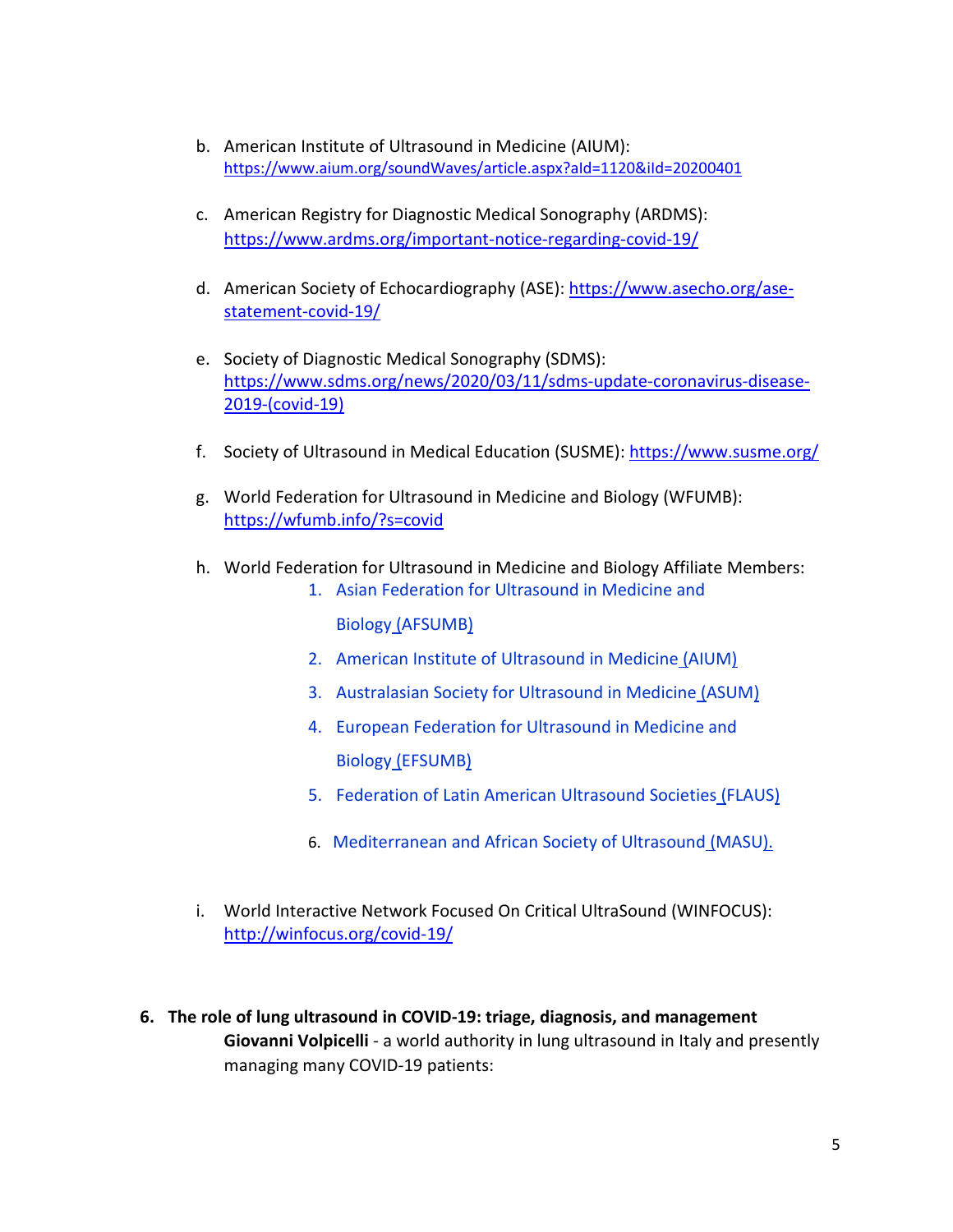Medscape Interview article:

[https://www.radiologybusiness.com/topics/care-delivery/ultrasound](https://www.radiologybusiness.com/topics/care-delivery/ultrasound-coronavirus-covid-19-x-ray-ct-scan-radiology?utm_source=newsletter&utm_medium=rb_weekly)[coronavirus-covid-19-x-ray-ct-scan](https://www.radiologybusiness.com/topics/care-delivery/ultrasound-coronavirus-covid-19-x-ray-ct-scan-radiology?utm_source=newsletter&utm_medium=rb_weekly)radiology?utm\_source=newsletter&utm\_medium=rb\_weekly

Youtube video (29 min): <https://www.youtube.com/watch?v=kWORAYuPK4E&t=41s>

# **7. COVID-19 and lung ultrasound: early experiences in China and Italy**

- a. *Findings of lung ultrasound of novel coronavirus pneumonia during the 2019- 2020 epidemic*. Intensive Care Medicine:(experience out of China) <https://link.springer.com/article/10.1007/s00134-020-05996-6>
- b. *Point-of-Care Lung Ultrasound findings in novel coronavirus disease-19 pneumonia: a case report and potential applications during COVID-19 outbreak.* European Review for Medical and Pharmacological Sciences: (experience out of Italy)

<https://www.europeanreview.org/wp/wp-content/uploads/2776-2780.pdf>

# **8. Standardizing the Lung Ultrasound Protocol for COVID-19**

- a. *Proposal for international standardization of the use of lung ultrasound for COVID-19 patients; a simple, quantitative, reproducible method.* Journal of ultrasound in medicine March 30 2020: <https://onlinelibrary.wiley.com/doi/abs/10.1002/jum.15285>
- b. Another important publication by the above authors: *Is there a role for lung ultrasound during the COVID-19 pandemic?*  <https://onlinelibrary.wiley.com/doi/10.1002/jum.15284>

# 9. **Ultrasound – Scanning the Lung**

- a. **From the University of South Carolina Ultrasound Institute**
	- i. **How to perform lung ultrasound:** <https://www.youtube.com/watch?v=WOlz8-km6hE&t=1s>
	- **ii. Looking for COVID 19 on lung ultrasound: (video to be released soon)**